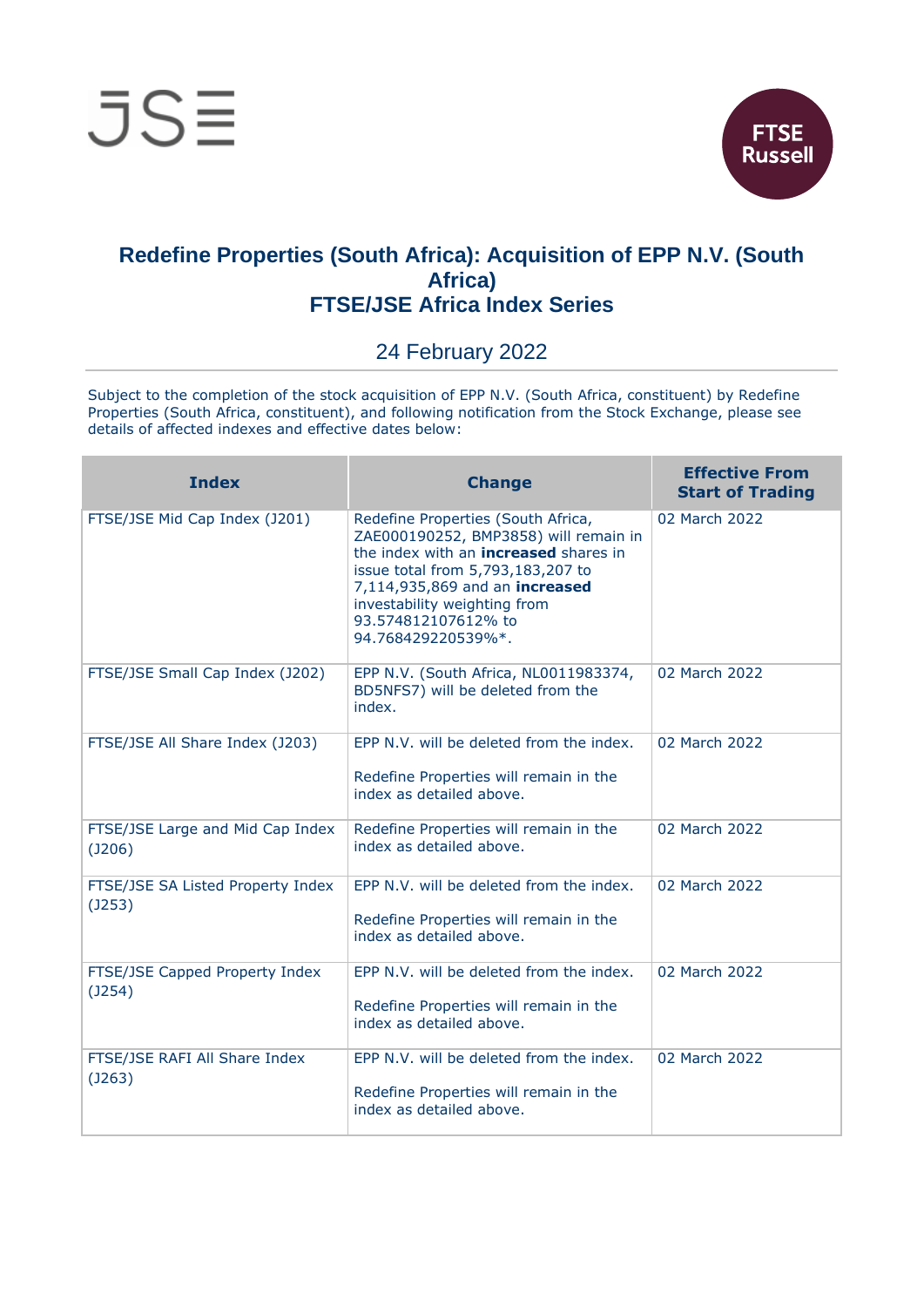| <b>Index</b>                                              | <b>Change</b>                                                                                                                                                                                                                                                                                                                                                            | <b>Effective From</b><br><b>Start of Trading</b> |
|-----------------------------------------------------------|--------------------------------------------------------------------------------------------------------------------------------------------------------------------------------------------------------------------------------------------------------------------------------------------------------------------------------------------------------------------------|--------------------------------------------------|
| FTSE/JSE RAFI All Share Capped<br>Index (J283)            | EPP N.V. will be deleted from the index.<br>Redefine Properties will remain in the<br>index as detailed above.                                                                                                                                                                                                                                                           | 02 March 2022                                    |
| FTSE/JSE Capped All Share Index<br>$($ J303 $)$           | EPP N.V. will be deleted from the index.<br>Redefine Properties will remain in the<br>index as detailed above.                                                                                                                                                                                                                                                           | 02 March 2022                                    |
| FTSE/JSE Style Index (J330 and<br>J331)                   | EPP N.V. will be deleted from the index.<br>Redefine Properties will remain in the<br>index as detailed above.                                                                                                                                                                                                                                                           | 02 March 2022                                    |
| FTSE/JSE All-Share Minimum<br>Variance Index (J703)       | EPP N.V. will be deleted from the index.                                                                                                                                                                                                                                                                                                                                 | 02 March 2022                                    |
| FTSE/JSE SA REIT Index (J805)                             | Redefine Properties will remain in the<br>index as detailed above.                                                                                                                                                                                                                                                                                                       | 02 March 2022                                    |
| FTSE/JSE All Share Comprehensive<br>Factor Index (J203CF) | EPP N.V. will be deleted from the index.                                                                                                                                                                                                                                                                                                                                 | 02 March 2022                                    |
| FTSE/JSE All Share Momentum<br>Factor Index (J203MF)      | EPP N.V. will be deleted from the index.<br>Redefine Properties will remain in the<br>index as detailed above.                                                                                                                                                                                                                                                           | 02 March 2022                                    |
| FTSE/JSE All Share Quality Factor<br>Index (J203QF)       | EPP N.V. will be deleted from the index.                                                                                                                                                                                                                                                                                                                                 | 02 March 2022                                    |
| FTSE/JSE All Share Size Factor<br>Index (J203SF)          | EPP N.V. will be deleted from the index.<br>Redefine Properties will remain in the<br>index as detailed above.                                                                                                                                                                                                                                                           | 02 March 2022                                    |
| FTSE/JSE All Share Value Factor<br>Index (J203VF)         | EPP N.V. will be deleted from the index.<br>Redefine Properties will remain in the<br>index as detailed above.                                                                                                                                                                                                                                                           | 02 March 2022                                    |
| FTSE/JSE All Share Volatility Factor<br>Index (J203VOF)   | EPP N.V. will be deleted from the index.<br>Redefine Properties will remain in the<br>index as detailed above.                                                                                                                                                                                                                                                           | 02 March 2022                                    |
| FTSE/JSE Shareholder Weighted All<br>Share Index (J403)   | EPP N.V. (South Africa, NL0011983374,<br>BD5NFS7) will be deleted from the<br>index.<br>Redefine Properties (South Africa,<br>ZAE000190252, BMP3858) will remain in<br>the index with an <b>increased</b> shares in<br>issue total from 5,793,183,207 to<br>7,114,935,869* and an increased<br>investability weighting from<br>93.574812107612% to<br>94.7684292205385%. | 02 March 2022                                    |